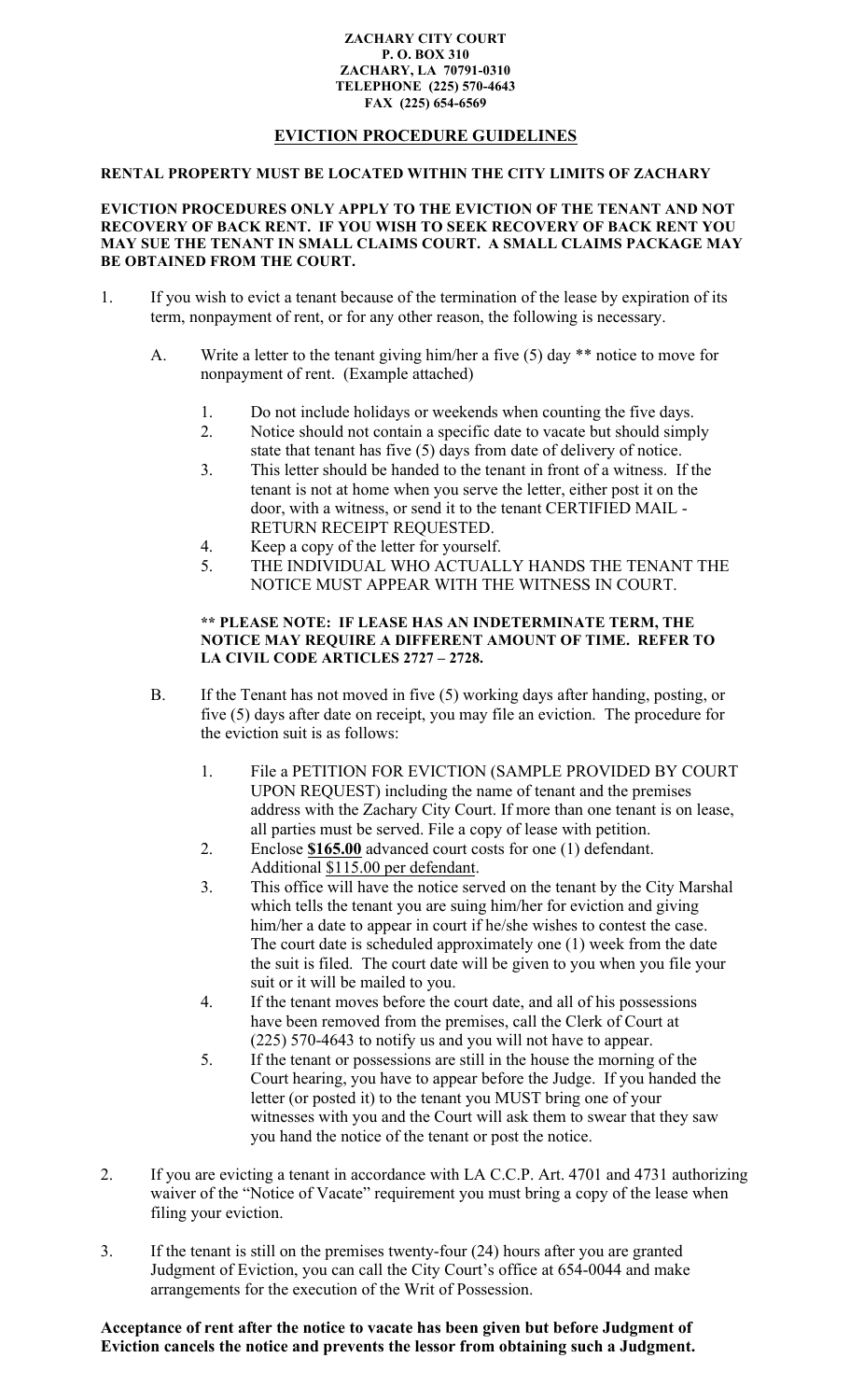|                  | <b>SUIT NO.</b>                   |
|------------------|-----------------------------------|
| <b>PLAINTIFF</b> |                                   |
|                  | <b>CITY COURT OF THE</b>          |
|                  |                                   |
| <b>VERSUS</b>    | <b>CITY OF ZACHARY</b>            |
|                  |                                   |
|                  | <b>PARISH OF EAST BATON ROUGE</b> |
|                  | ٠                                 |
| <b>DEFENDANT</b> | <b>STATE OF LOUISIANA</b><br>٠    |

## **PETITION FOR EVICTION**

| The petition of                                                  |                                                              | of lawful age and a       |
|------------------------------------------------------------------|--------------------------------------------------------------|---------------------------|
| resident of                                                      | , Louisiana respectfully shows:                              |                           |
|                                                                  |                                                              |                           |
| The defendant,                                                   |                                                              | , who is domiciled in the |
| City of Zachary, Parish of East Baton Rouge, State of Louisiana. |                                                              |                           |
|                                                                  |                                                              |                           |
|                                                                  | Plaintiff rented/leased to defendant the premises located at |                           |
| on a                                                             | basis, commencing on the<br>day of                           |                           |
| , at a monthly rate of \$<br>20                                  | , payable in advance.                                        |                           |
|                                                                  |                                                              |                           |
| Plaintiff requests eviction on the following basis:              |                                                              |                           |

4.

Petitioner notified defendant by written notice/certified mail dated to vacate the premises described in the address above within \_\_\_\_\_\_\_\_\_\_ days of the date of the delivery of written notice/certified mail to him, and of which defendant was notified twice and failed to obtain same from the United States Post Office, a copy of the letter and the envelope are attached hereto and made a part hereof. Written notice given on the \_\_\_\_\_ day of  $\frac{20}{\sqrt{25}}$ , witnessed by  $\frac{1}{\sqrt{25}}$ 

WHEREFORE, petitioner prays for proper citation to defendant, to appear and answer this petition, and after due proceedings had, for judgment in favor of petitioner and against said defendant.

1. For a rule issued to defendant ordering him to show cause on a date and time set by this Honorable Court, why he should not be ordered to vacate the premises and deliver possession

 $\mathcal{L}_\text{max}$  and the contract of the contract of the contract of the contract of the contract of the contract of

thereof to petitioner.

2. For all costs of these proceedings.

## IN PROPER PERSON

 $\mathcal{L}_\text{max}$  , where  $\mathcal{L}_\text{max}$  and  $\mathcal{L}_\text{max}$  and  $\mathcal{L}_\text{max}$ 

 $\mathcal{L}_\text{max}$ 

SERVICE INSTRUCTIONS:

**PLAINTIFF** 

\_\_\_\_\_\_\_\_\_\_\_\_\_\_\_\_\_\_\_\_\_\_\_\_\_\_\_\_\_\_ ADDRESS

 $\mathcal{L}_\text{max}$  , and the contribution of the contribution of the contribution of the contribution of the contribution of the contribution of the contribution of the contribution of the contribution of the contribution of t PHONE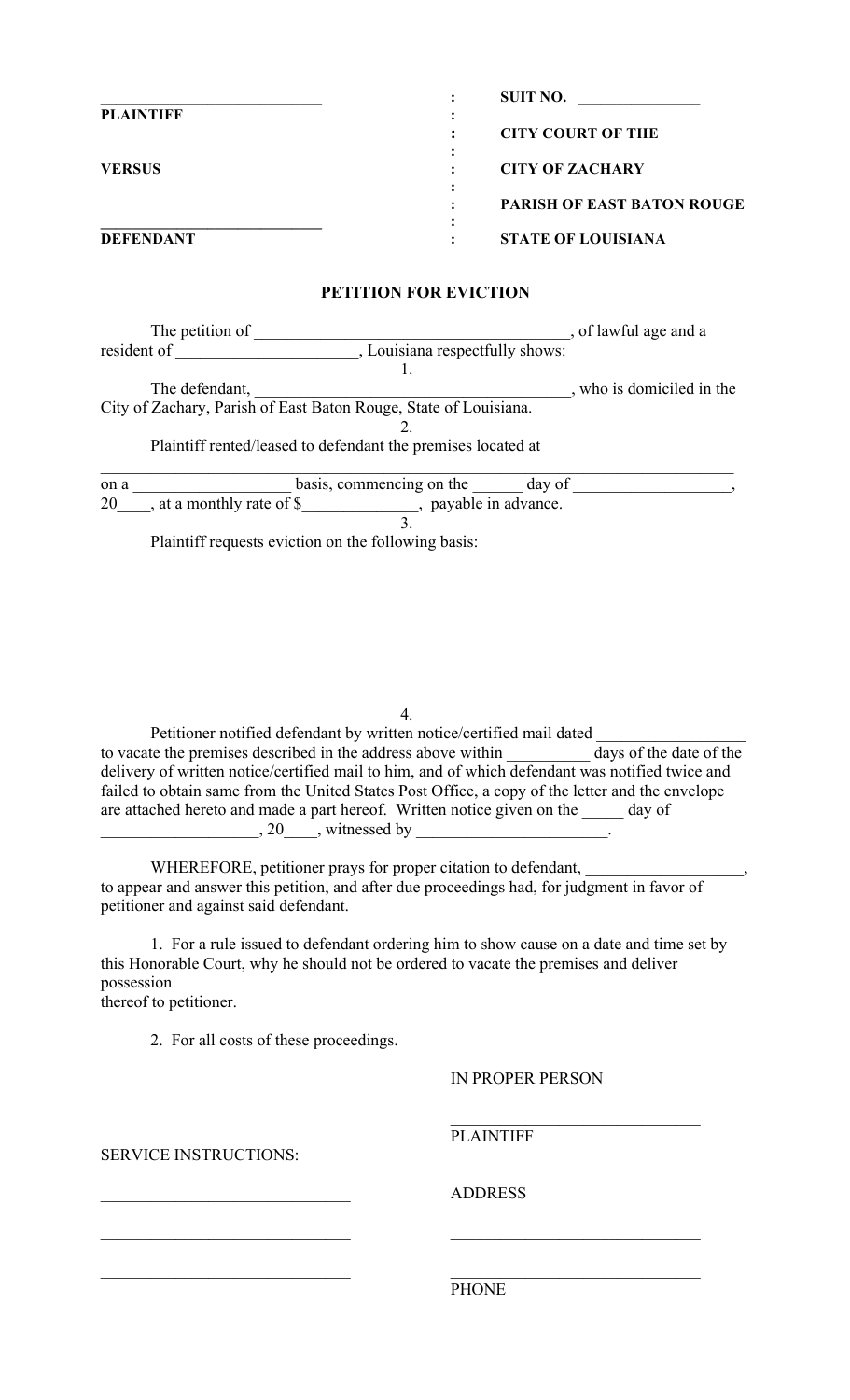#### **LOUISIANA CODE OF CIVIL PROCEDURE ARTICLES 4701, 4702, 4731, 4732, 4733, 4734, 4735**

#### **Art. 4701. Termination of lease, notice to vacate; waiver of notice**

When a lessee's right of occupancy has ceased because of the termination of the lease by expiration of its term, action by the lessor, non-payment of rent, or for any other reason, and the lessor wishes to obtain possession of the premises, the lessor or his agent shall cause written notice to vacate the premises to be delivered to the lessee. The notice shall allow the lessee not less than five days from the date of its delivery to vacate the leased premises.

If the lease has no definite term, the notice required by law for its termination shall be considered as a notice to vacate under this article. If the lease has a definite term, notice to vacate may be given not more than thirty days before the expiration of the term.

A lessee may waive the notice requirements of this Article by written waiver contained in the lease, in which case, upon termination of the lessee's right of occupancy for any reason, the lessor or his agent may immediately institute eviction proceedings in accordance with Chapter 2 of Title XI of the Louisiana Code of Civil Procedure.

### **Art. 4702. Notice to occupant other than tenant to vacate**

When an owner of immovable property wishes to evict the occupant therefrom, after the purpose of the occupancy has ceased, the owner, or his agent, shall first cause a written notice to vacate the property to be delivered to the occupant.

This notice shall allow the occupant five days from its delivery to vacate the premises.

## **Art. 4731. Rule to show cause why possession should not be delivered; abandonment of premises**

A. If the lessee or occupant fails to comply with the notice required to vacate required under this title, or if the lessee has waived his right to notice to vacate by written waiver contained in the lease, and has lost his right of occupancy for any reason, the lessor or owner, or agent thereof, may cause the lessee or occupant to be cited summarily by a court of competent jurisdiction to show cause why he should not be ordered to deliver possession of the premises to the lessor or owner. The rule to show cause shall state the grounds upon which eviction is sought.

B. After the required notice has been given, the lessor or owner, or agent thereof, may lawfully take possession of the premises without further judicial process, upon a reasonable belief that the lessee or occupant has abandoned the premises. Indicia of abandonment include a cessation of business activity or residential occupancy, returning keys to the premises, and removal of equipment, furnishings, or other movables from the premises.

## **Art. 4732. Trial of rule; judgment of eviction**

A. The court shall made the rule returnable not earlier than the third day after service thereof, at which time the court shall try the rule and hear any defense which is made.

B. If the court finds the lessor or owner entitled to the relief sought, or if the lessee or occupant fails to answer or to appear at the trial, the court shall render immediately a judgment of eviction ordering the lessee or occupant to deliver possession of the premises to the lessor or owner. The judgment of eviction shall be effective for not less than ninety days.

#### **Art. 4733. Warrant for possession if judgment of eviction not complied with**

If the lessee or occupant does not comply with the judgment of eviction within twenty-four hours after its rendition, the court shall issue immediately a warrant directed to and commanding its sheriff, constable, or marshal to deliver possession of the premises to the lessor or owner.

#### **Art. 4734. Execution of warrant**

The sheriff, constable, or marshal shall execute a warrant rendered under Article 4733 in the presence of two witnesses, by clearing the premises of any property therein, in order to put the lessor or owner in possession of the premises.

If the sheriff, constable, or marshal finds the windows, doors, or gates of the premises locked or barred, he shall break open any of these when necessary to effect convenient entry into the premises.

## **Art. 4735. Appeal; bond**

An appeal does not suspend execution of a judgment of eviction unless the defendant has answered the rule under oath, pleading an affirmative defense entitling him to retain possession of the premises, and the appeal has been applied for and the appeal bond filed within twenty-four hours after the rendition of the judgment of eviction. The amount of the suspensive appeal bond shall be determined by the court in an amount sufficient to protect the appellee against all such damage as he may sustain as a result of the appeal.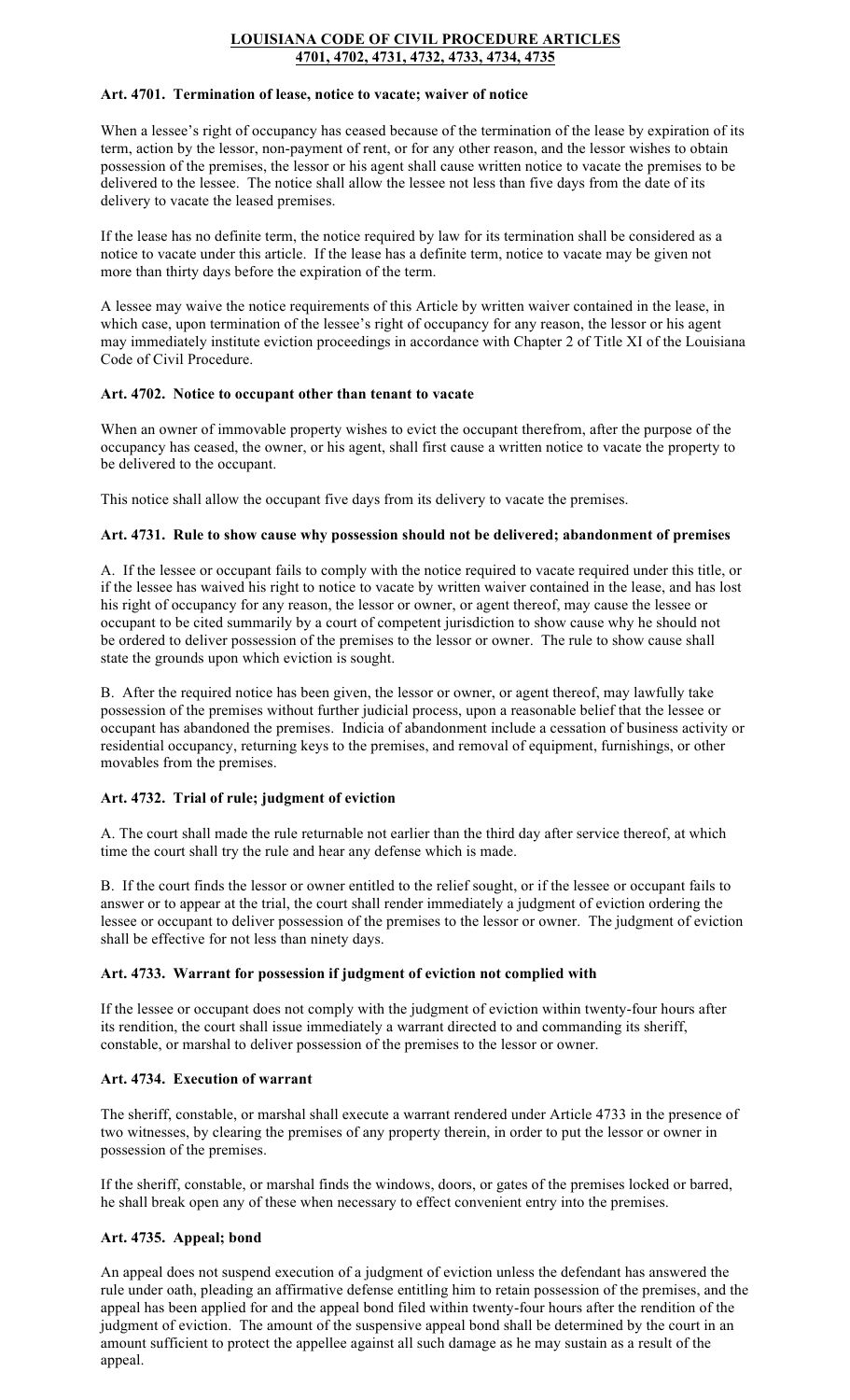## **ZACHARY CITY COURT P. O. BOX 310 ZACHARY, LA 70791 (225) 570-4643**

## **LEGAL REPRESENTATION FORM**

|               | CIVIL DOCKET NO.               |
|---------------|--------------------------------|
|               | <b>ZACHARY CITY COURT</b>      |
| <b>VERSUS</b> | ZACHARY, LOUISIANA             |
|               | <b>EAST BATON ROUGE PARISH</b> |
|               | <b>STATE OF LOUISIANA</b>      |

I, \_\_\_\_\_\_\_\_\_\_\_\_\_\_\_\_\_\_\_\_\_\_\_\_\_\_\_\_\_\_\_\_\_\_\_\_, do hereby acknowledge I have filed a civil suit in the Zachary City Court without legal representation. I have been informed by the Zachary City Court personnel that NO LEGAL ADVICE will be rendered in this matter by any employee. I further acknowledge I may retain an attorney of my choice if I so choose.

I also acknowledge that I understand that the Court's authority to handle cases affecting defendants who do not reside within the Zachary City limits depends on numerous factors concerning jurisdiction and proper venue that may warrant professional legal advise.

I have also been informed the court costs are to be paid in advance of each filing. I may demand reimbursement from the defendant of all costs incurred relating to this suit.

I have also been informed that any forms supplied by the Zachary City Court are advisory and may have to be reviewed by my attorney.

I further acknowledge that the Clerk has advised me of the above.

 $\mathcal{L}_\text{max}$  , and the contribution of the contribution of the contribution of the contribution of the contribution of the contribution of the contribution of the contribution of the contribution of the contribution of t

DATE SIGNATURE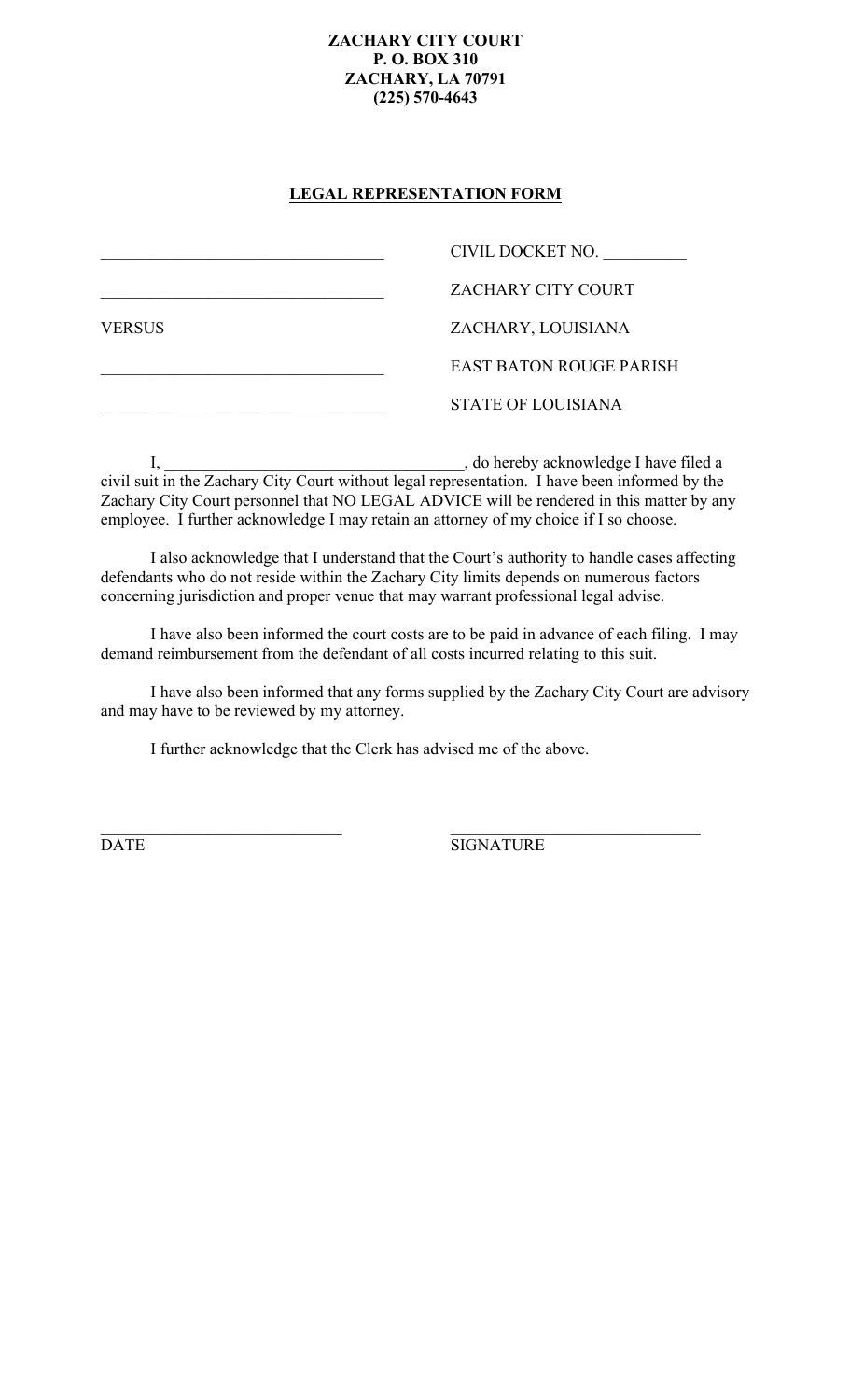## **LOUISIANA CIVIL CODE ARTICLES 2720, 2721, 2723 - 2729**

#### **Art. 2720. Termination of lease with a fixed term**

A lease with a fixed term terminates upon the expiration of that term, without need of notice, unless the lease is reconducted or extended as provided in the following Articles.

#### **Art. 2721. Reconduction**

A lease with a fixed term is reconducted, if, after the expiration of the term, and without notice to vacate or terminate or other opposition by the lessor or the lessee, the lessee remains in possession:

- (1) For thirty days in the case of an agricultural lease;
- (2) For one week in the case of other leases with a fixed term that is longer than a week; or
- (3) For one day in the case of a lease with a fixed term that is equal to or shorter than a week.

## **Art. 2723. Term of reconducted nonagricultural lease**

The term of a reconducted nonagricultural lease is:

- (1) From month to month in the case of a lease whose term is a month or longer;
- (2) From day to day in the case of a lease whose term is at least a day but shorter than a month; and
- (3) For periods equal to the expired term in the case of a lease whose term is less than a day.

### **Art. 2724. Continuity of the reconducted lease**

When Reconduction occurs, all provisions of the lease continue for the term provided in Article 2722 or 2723.

A reconducted lease is terminated by giving the notice directed in Articles 2727 through 2729.

### **Art. 2725. Extension**

If the lease contract contains an option to extend the term and the option is exercised, the lease continues for the term and under the other provisions stipulated in the option.

#### **Art. 2726. Amendment**

An amendment to a provision of the lease contract that is made without an intent to effect a novation does not create a new lease.

### **Art. 2727. Termination of lease with an indeterminate term**

A lease with an indeterminate term, including a reconducted lease or a lease whose term has been established through Article 2680, terminates by notice to that effect given to the other party by the party desiring to terminate the lease, as provided in the following Articles.

#### **Art. 2728. Notice of termination; timing**

The notice of termination required by the preceding Article shall be given at or before the time specified below:

- (1) In a lease whose term is measured by a period longer than a month, thirty calendar days before the end of that period;
- (2) In a month-to-month lease, ten calendar days before the end of that month;
- (3) In a lease whose term is measured by a period equal to or longer than a week but shorter than a month, five calendar days before the end of that period; and
- (4) In a lease whose term is measured by a period shorter than a week, at any time prior to the expiration of that period.

A notice given according to the preceding Paragraph terminates the lease at the end of the period specified in the notice, and if none is specified, at the end of the first period for which the notice is timely.

## **Art. 2729. Notice of termination; form**

If the leased thing is an immovable or is a movable used as residence, the notice of termination shall be in writing. It may be oral in all other cases.

In all cases, surrender of possession to the lessor at the time at which notice of termination shall be given under Article 2728 shall constitute notice of termination by the lessee.